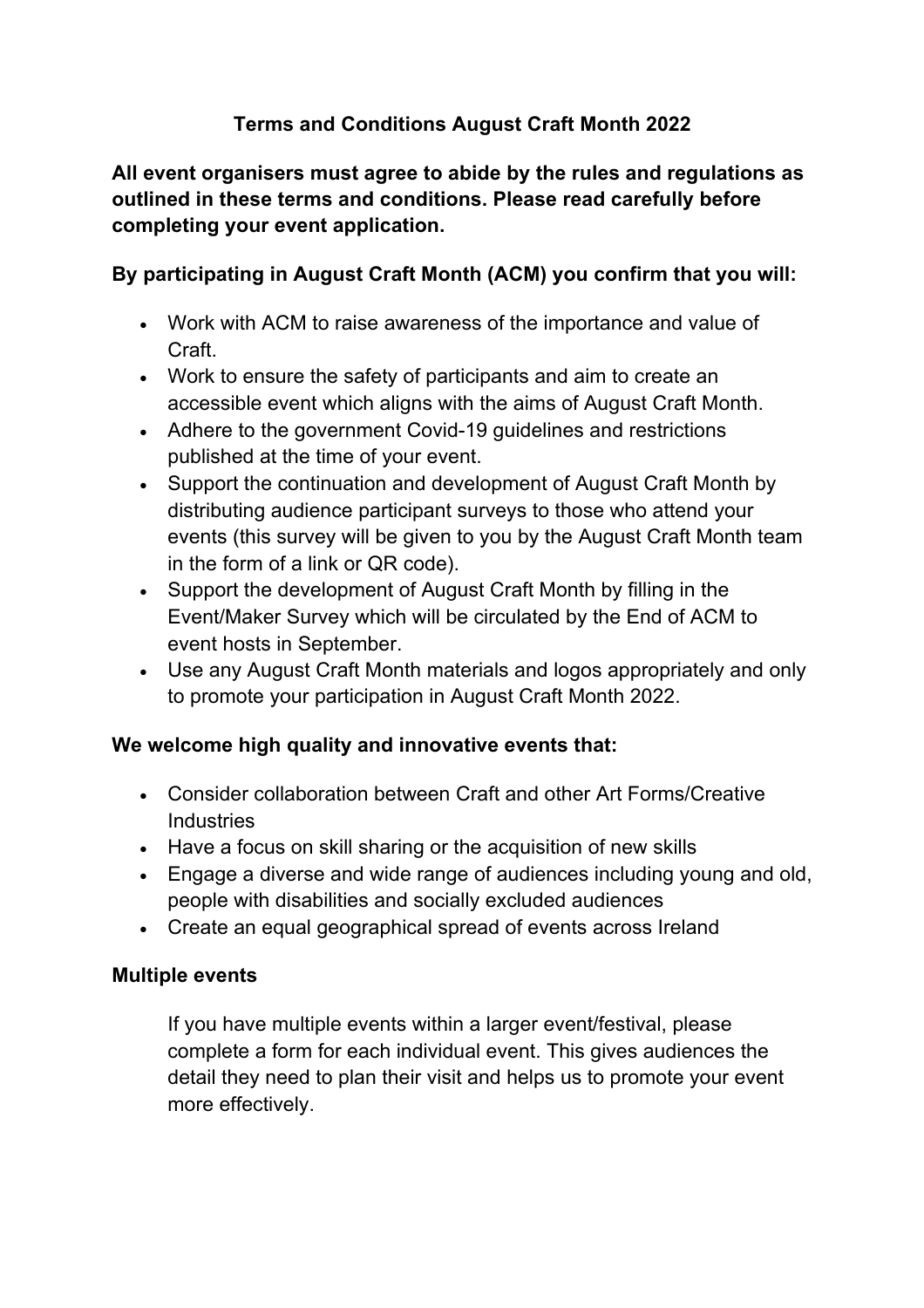### **Describing your event**

To help us to promote your event in the best possible way, please take the time to develop a: Strong and effective piece of text that best describes your event. The wording and information that you provide in this form will be used in any print, publicity, PR and online listing. You will not have the opportunity to edit/proof this information after it has been submitted to us.

#### **Images**

To help us to promote your event please provide:

3 high quality images (300dpi) in either jpg, jpegs or png format Each image should be clearly labelled with your name and a number. These can be attached to the application form.

Please send 1 to 5 images of your event **after** it has taken place to info@augustcraftmonth.org for promotional use.

By agreeing to the terms and conditions above, I confirm that I own the copyright to the image/s submitted in the application form and give ACM full permission to use these on the August Craft Month and Design & Crafts Council Ireland website, social media channels and publications. \* If you are an organisation then please confirm that you have permission from the craftsperson/owner of the images you are promoting. Please note, we may need to crop images.

## **Public Liability insurance:**

You must have public liability insurance for your event. Please provide your public liability number in the application form.

## **Changes to events:**

• If changes are made to the timings or date of your event, we require sufficient notice to list these changes and we cannot be held responsible if enough notice is not given. (In regard to inclement weather please notify ACM of changes to your event in a timely fashion)

To participate in the full advertising campaign of ACM events must be submitted by Monday July  $4<sup>th</sup>$  2022. We cannot guarantee inclusion after that date.